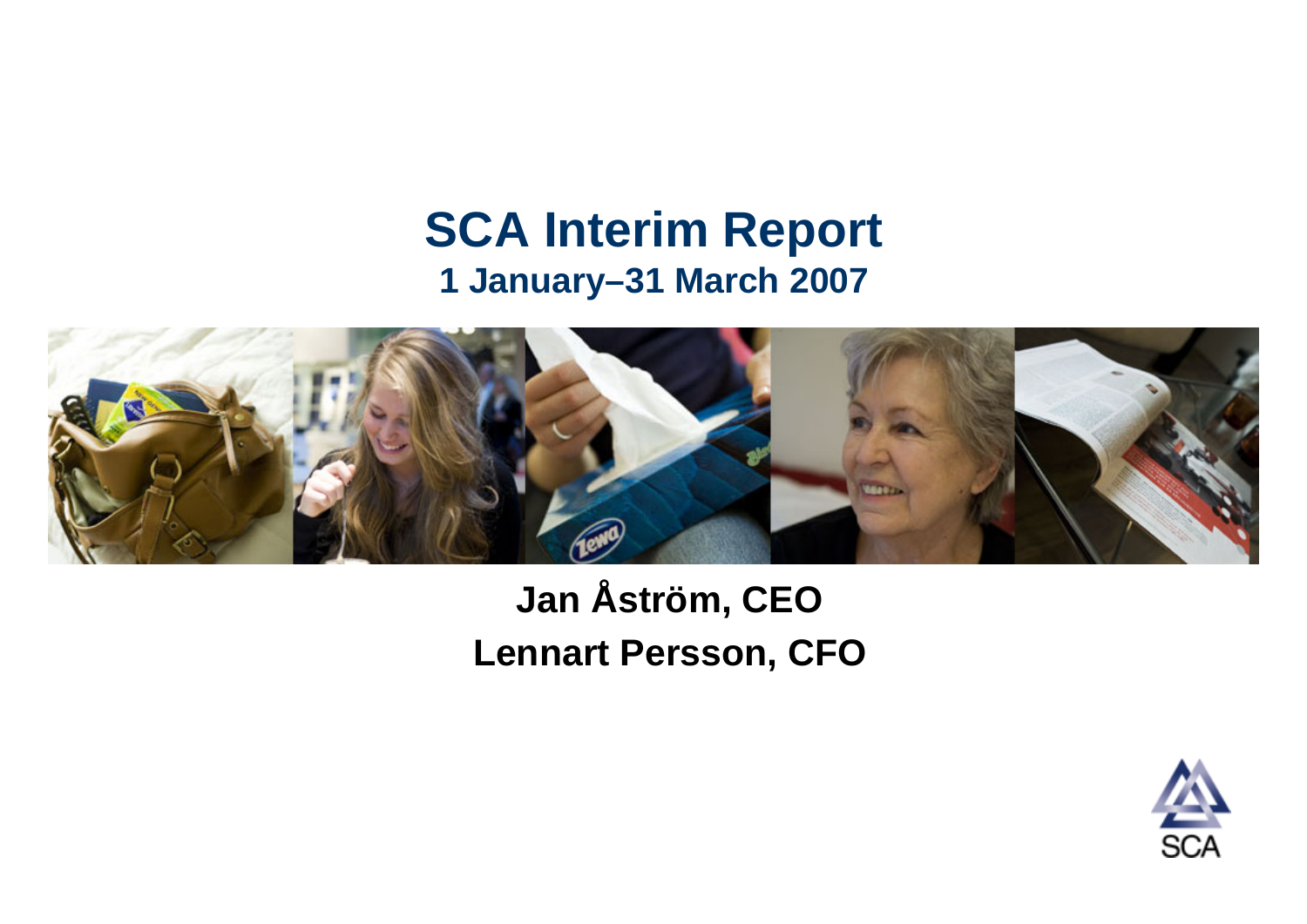## **Key strategic steps**

 **SCA is actively rebalancing towards value-added products High priority on growth in emerging markets**

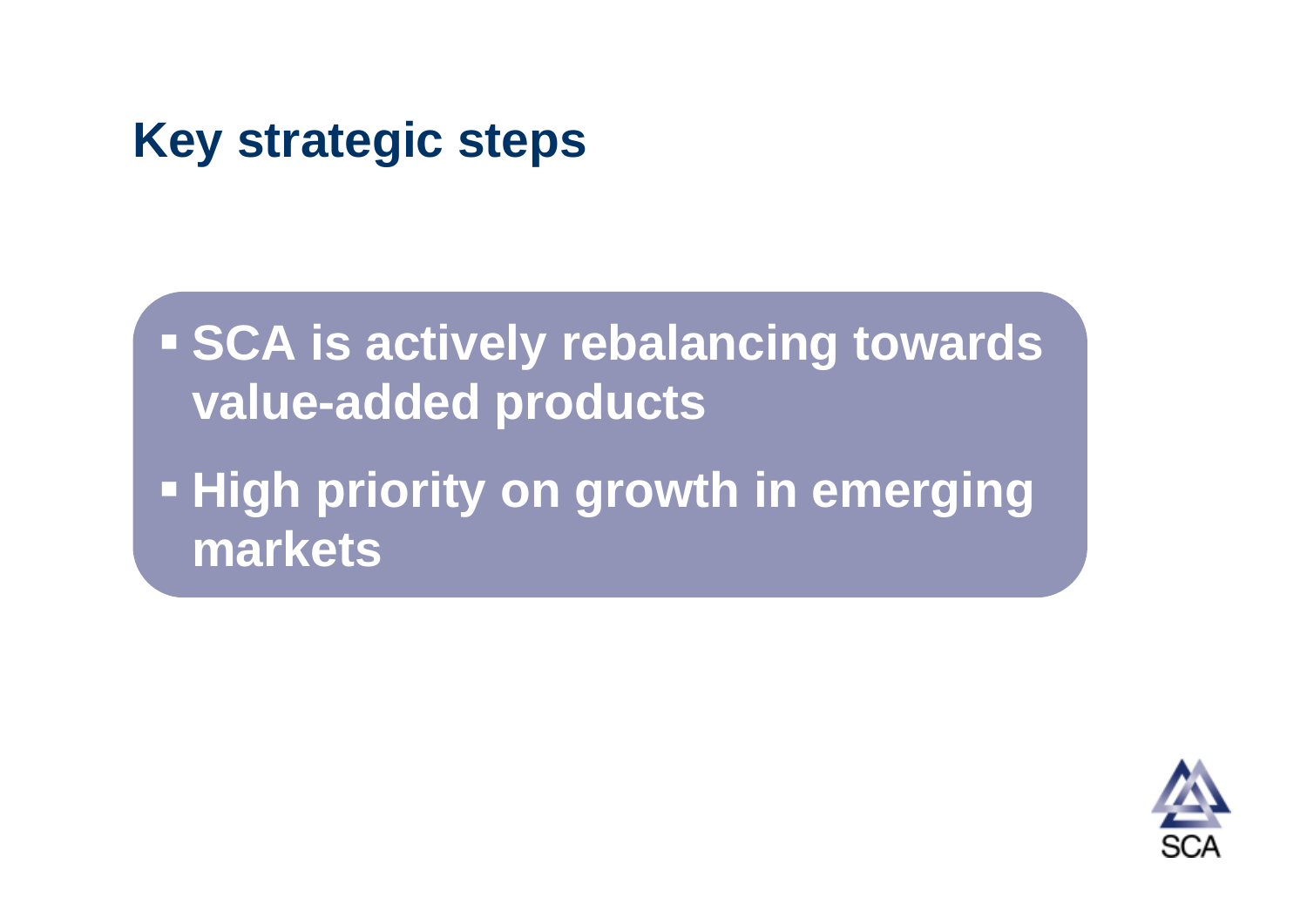

*\* The acquisition is subject to approval from competition authorities*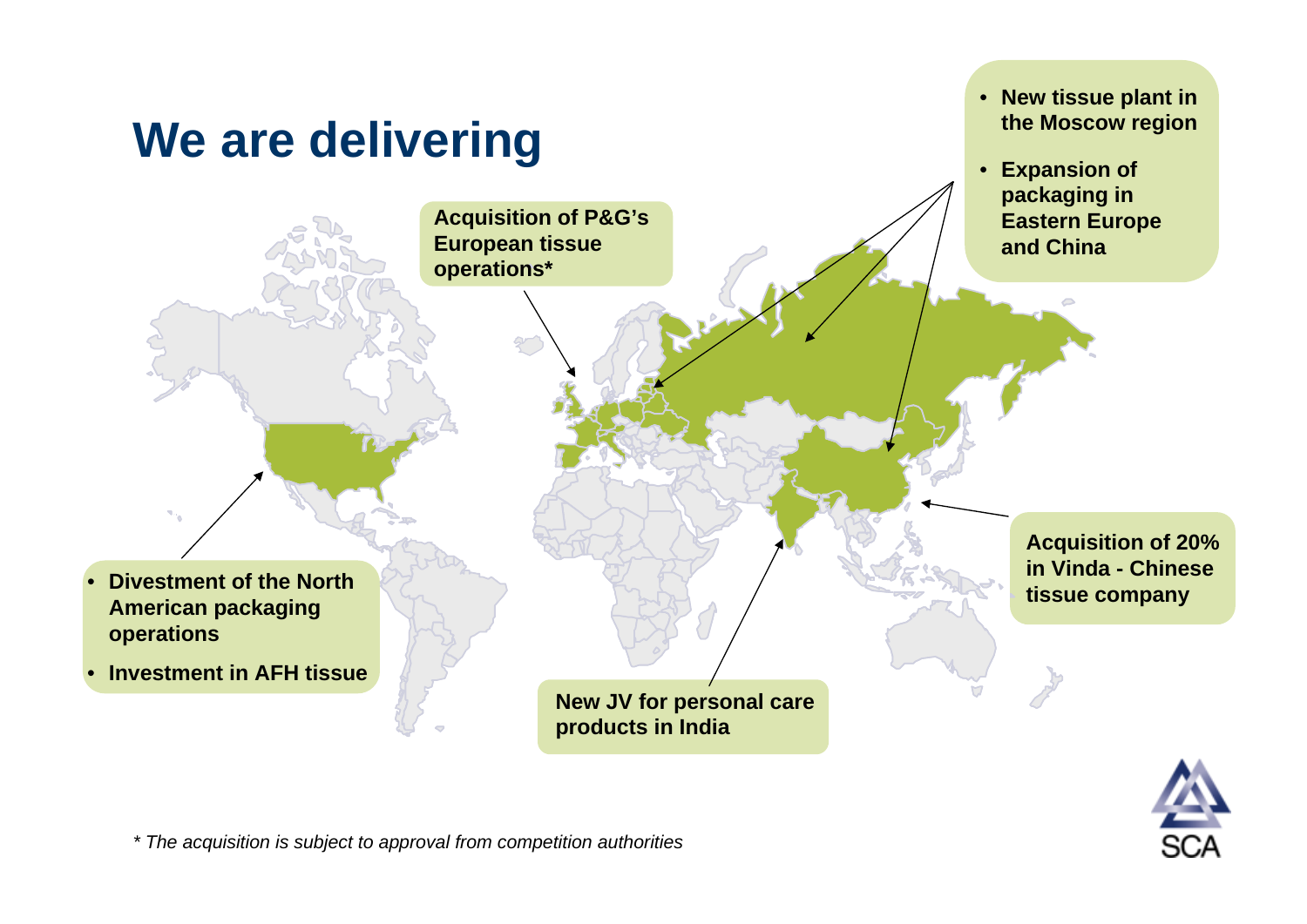## **We are delivering**

### **Strong development in Q1 07 vs. Q1 06**

- Pre-tax profit up 19% to SEK 1,863m
- Net earnings up 23% to SEK 1,434m

### **Continued upward trend Q1 07 vs. Q4 06**

- Positive price development, particularly in Packaging
- Higher raw material costs



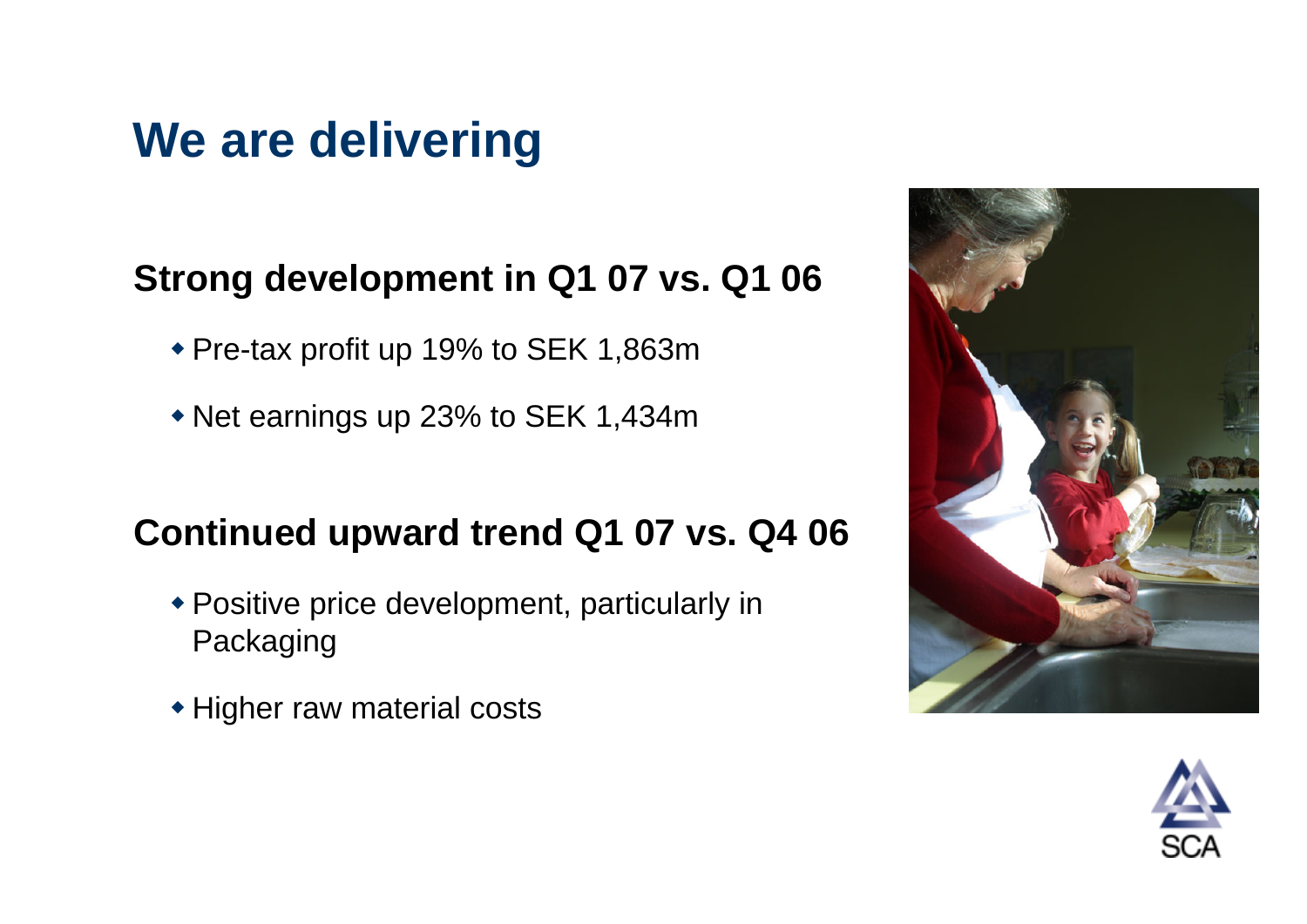**Trends in our favour, but…**

**…sharp increases in raw material costs put pressure on short term earnings**

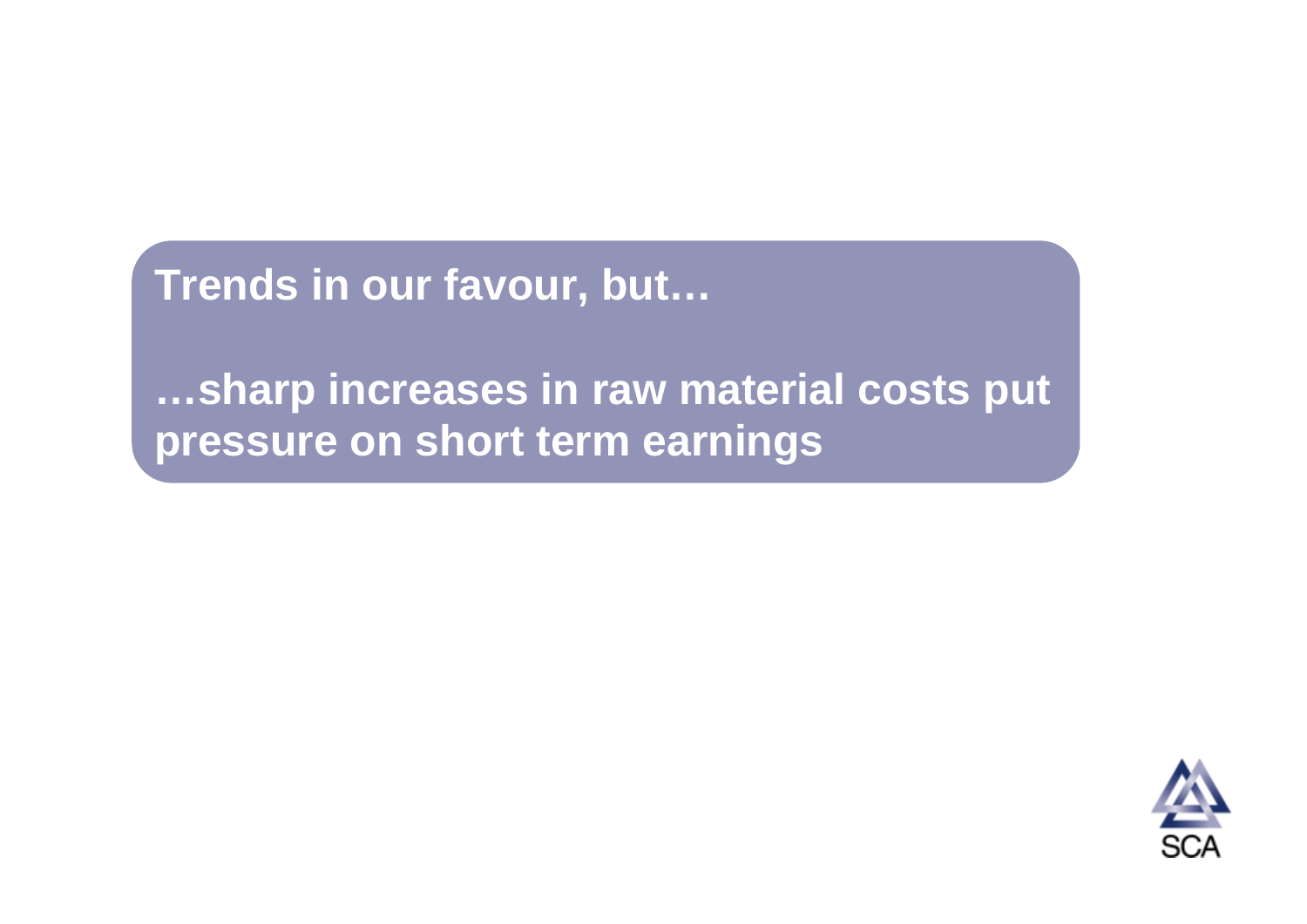## **Group – Quarterly Development**

SEKm

EBITDA (%)



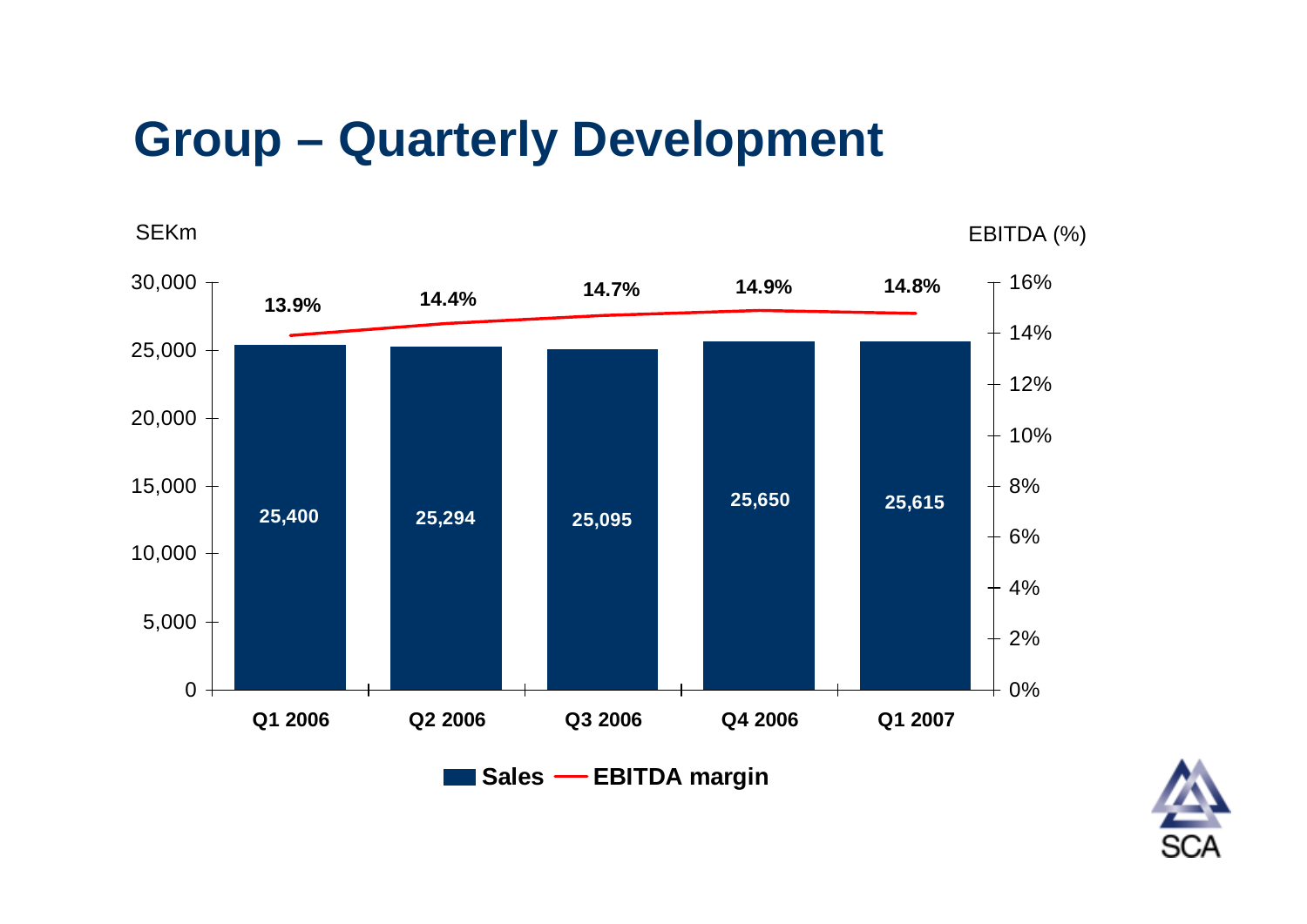### **SCA Group Sales and EBIT**  *Q1 2007 compared with Q1 2006*

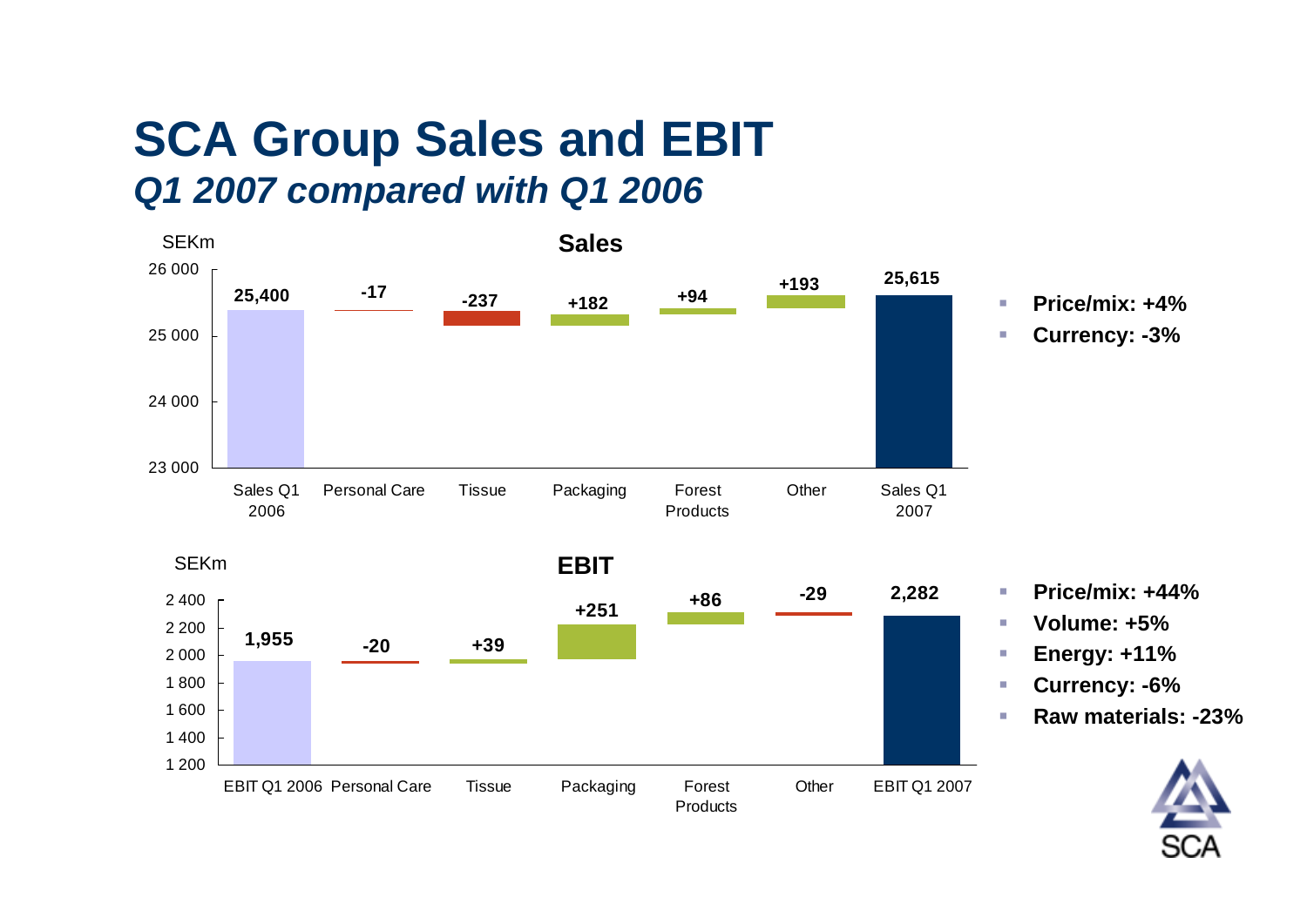### **SCA Group Sales and EBIT**  *Q1 2007 compared with Q4 2006*

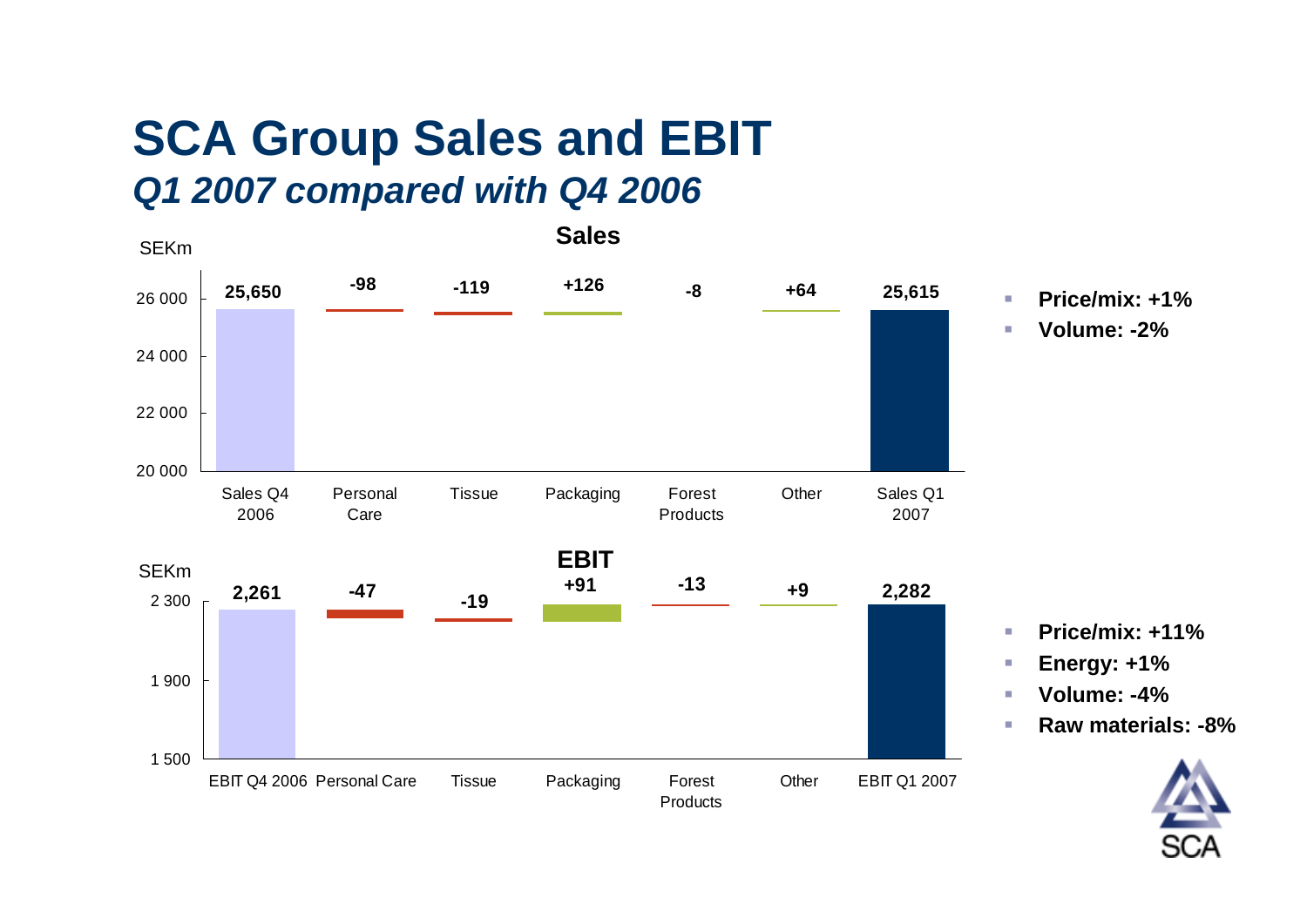### **Cash-flow Analysis**  *Q1 2007 compared with Q1 2006*

- $\overline{\phantom{a}}$  Operating cash surplus SEK 3,537m (3,381)
	- Higher cash flow from operations
- $\mathcal{L}_{\mathcal{A}}$  Cash flow from current operations SEK 267m (-125)
	- Lower current capex
	- Lower cash outflow related to structural expenditures
- $\mathcal{L}_{\mathcal{A}}$  Cash flow before dividend SEK 2,465m (-351)
	- Divestment of the packaging operations in North America
- $\mathcal{L}_{\mathcal{A}}$ Debt/equity ratio: 0.57 (0.65)



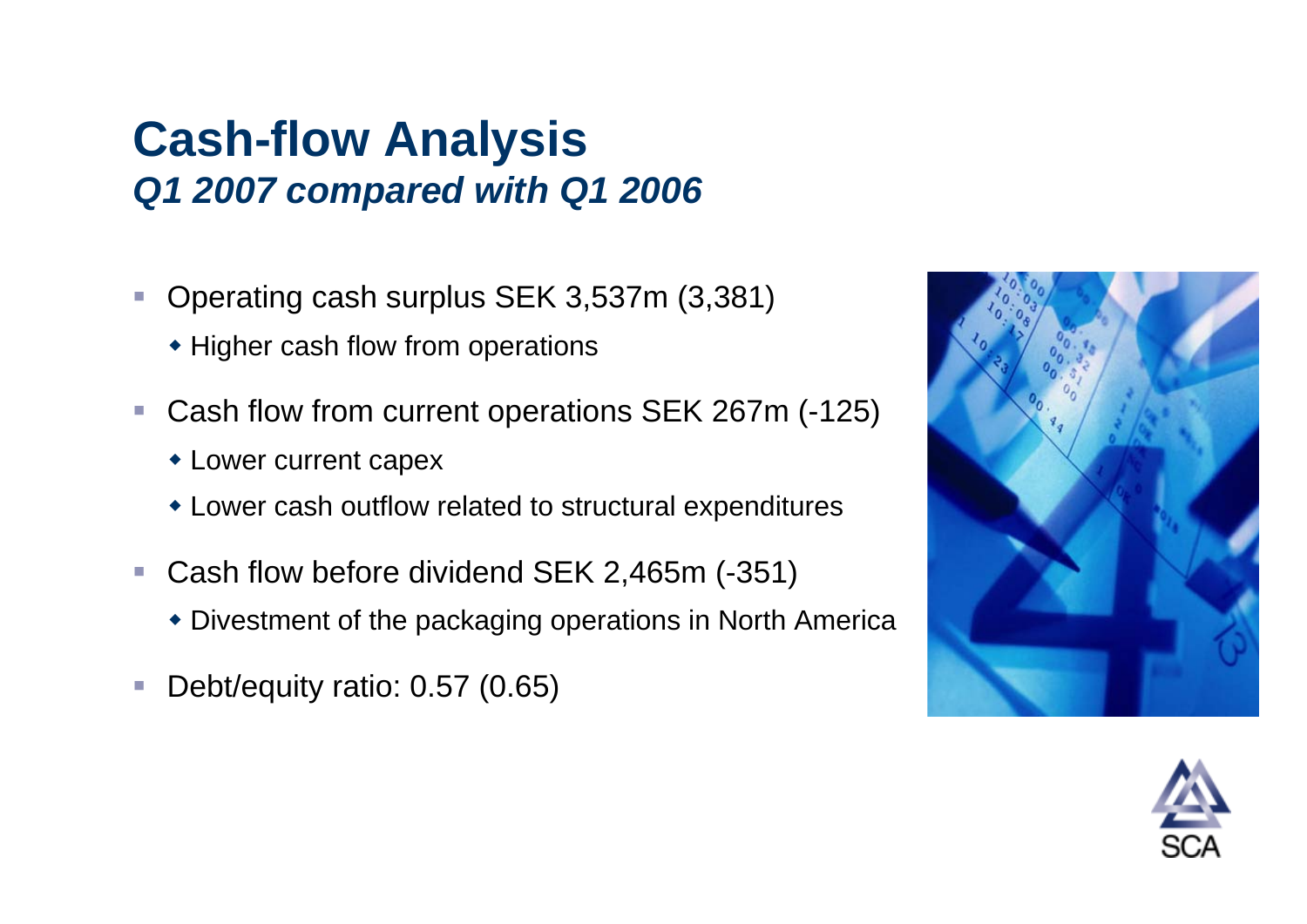## **Personal Care – Quarterly Development**



### **Q1/Q4 comments:**

- $\blacksquare$  **Lower volumes in the healthcare segment**
- $\blacksquare$  **Continued favourable momentum within baby diapers**

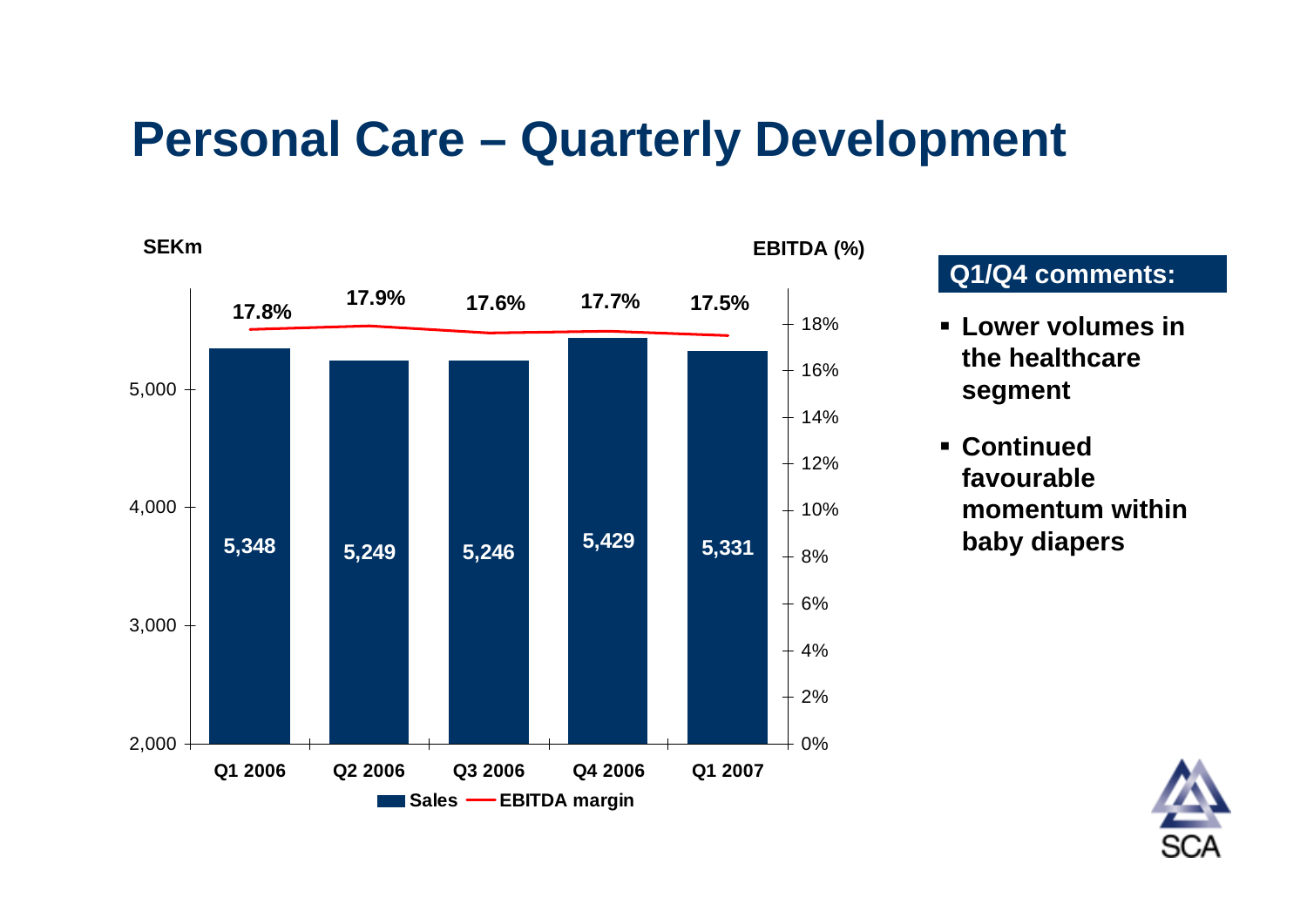## **Personal Care**

#### Ē. **Incontinence care**

- Lower volumes within the healthcare segment
- Launch of "Feel Dry" with improved product offering
- Good growth for products sold through retailers

#### $\mathcal{L}_{\mathcal{A}}$ **Baby diapers**

- $\bullet$ Increased market shares for Libero
- Strong sales development for pant diapers

#### П **Feminine care**

- **\*** Strong development in Latin America
- Strong growth within retailers' brands



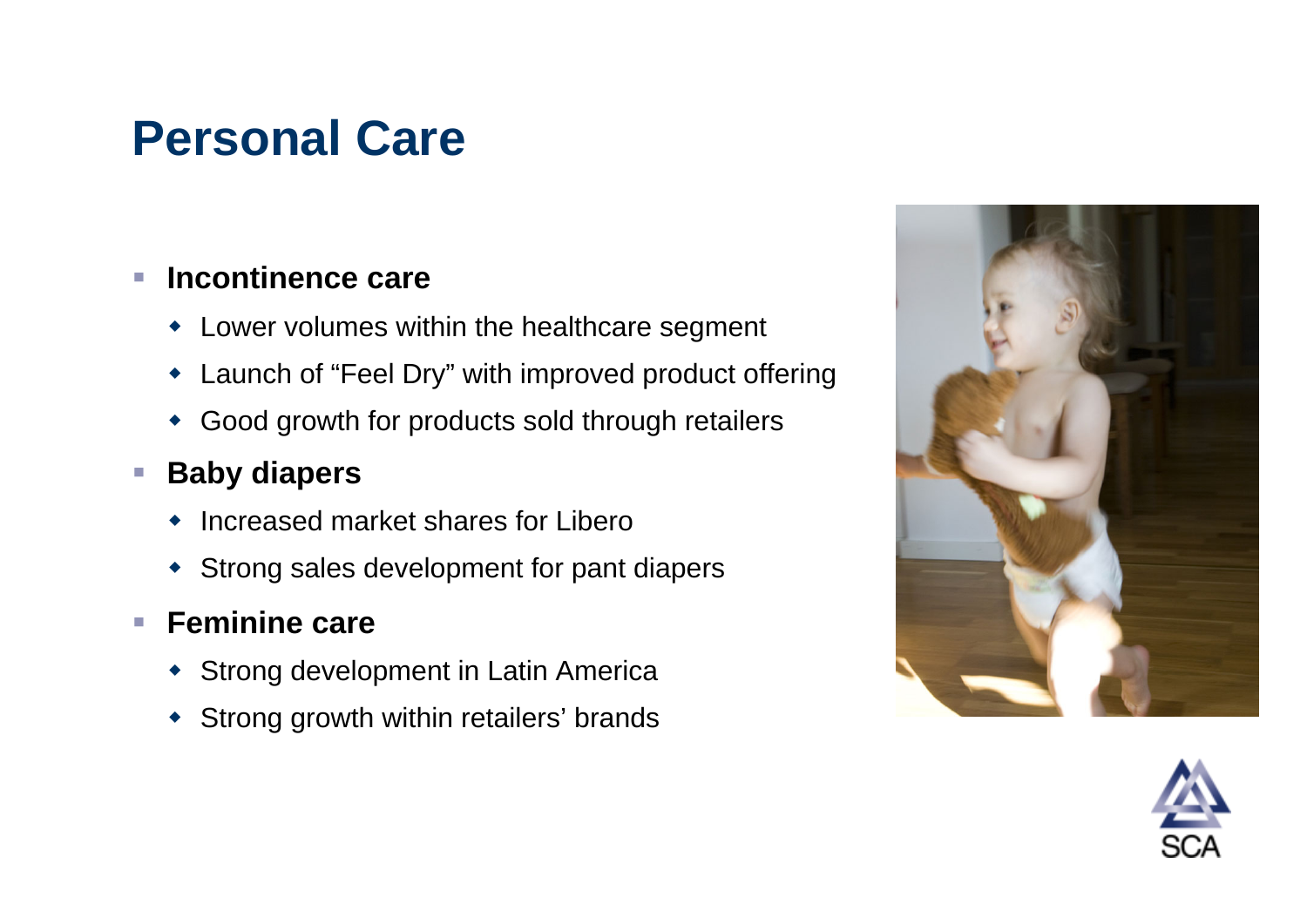### **Tissue – Quarterly Development**



### EBITDA (%) **Q1/Q4 comments:**

- **Improved prices in Europe**
- **Higher raw material costs**
- **Seasonally weak volumes in North America**

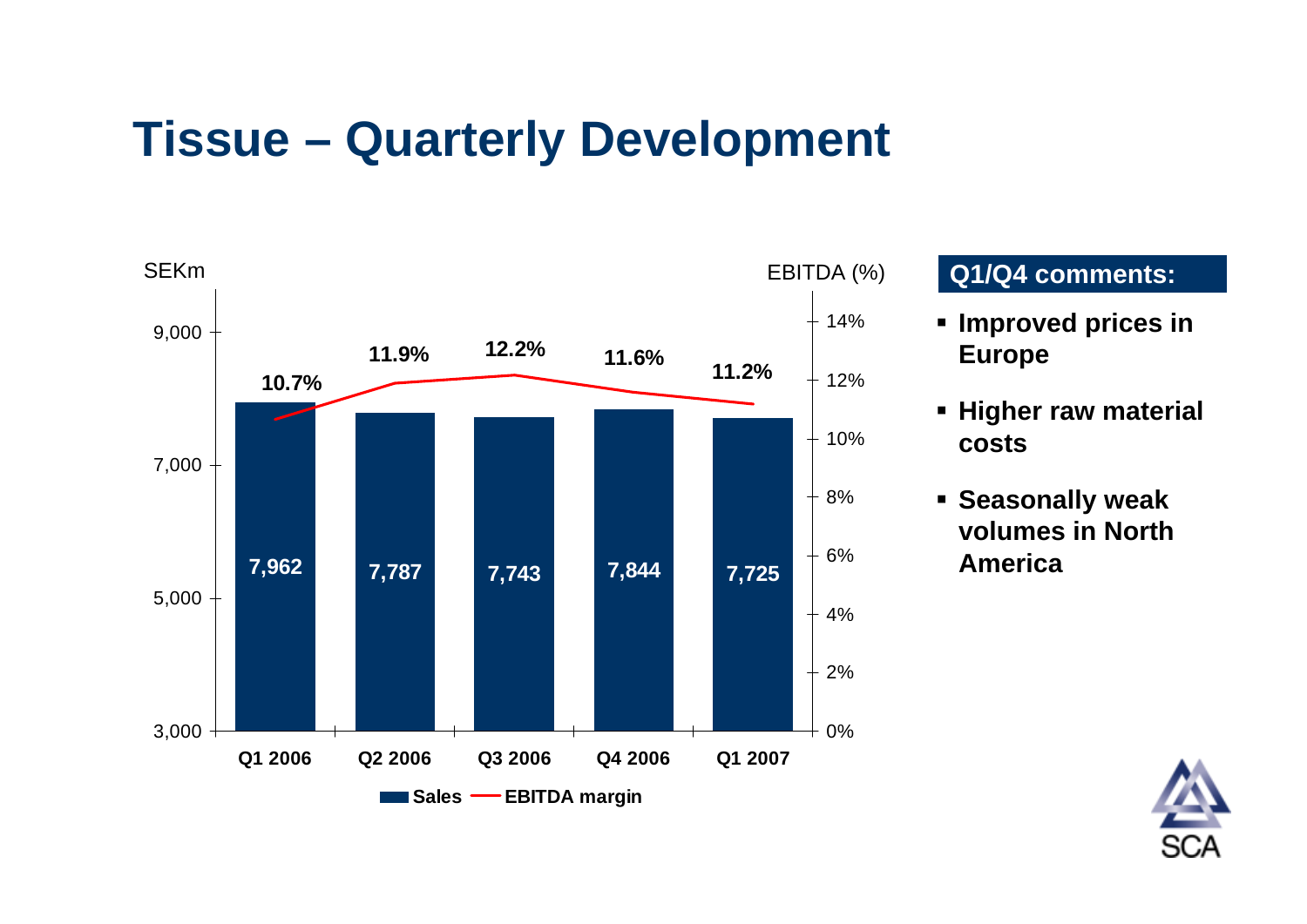## **Tissue**

#### $\overline{\phantom{a}}$ **Consumer tissue**

- Gradual impact of price increases in Europe
- Sharp increase in raw material costs

#### $\mathcal{L}_{\mathcal{A}}$ **AFH tissue**

- **\*** Seasonally slow volumes
- Increased sales of complete hygiene solutions
	- Sustainability becoming a competitive advantage for SCA



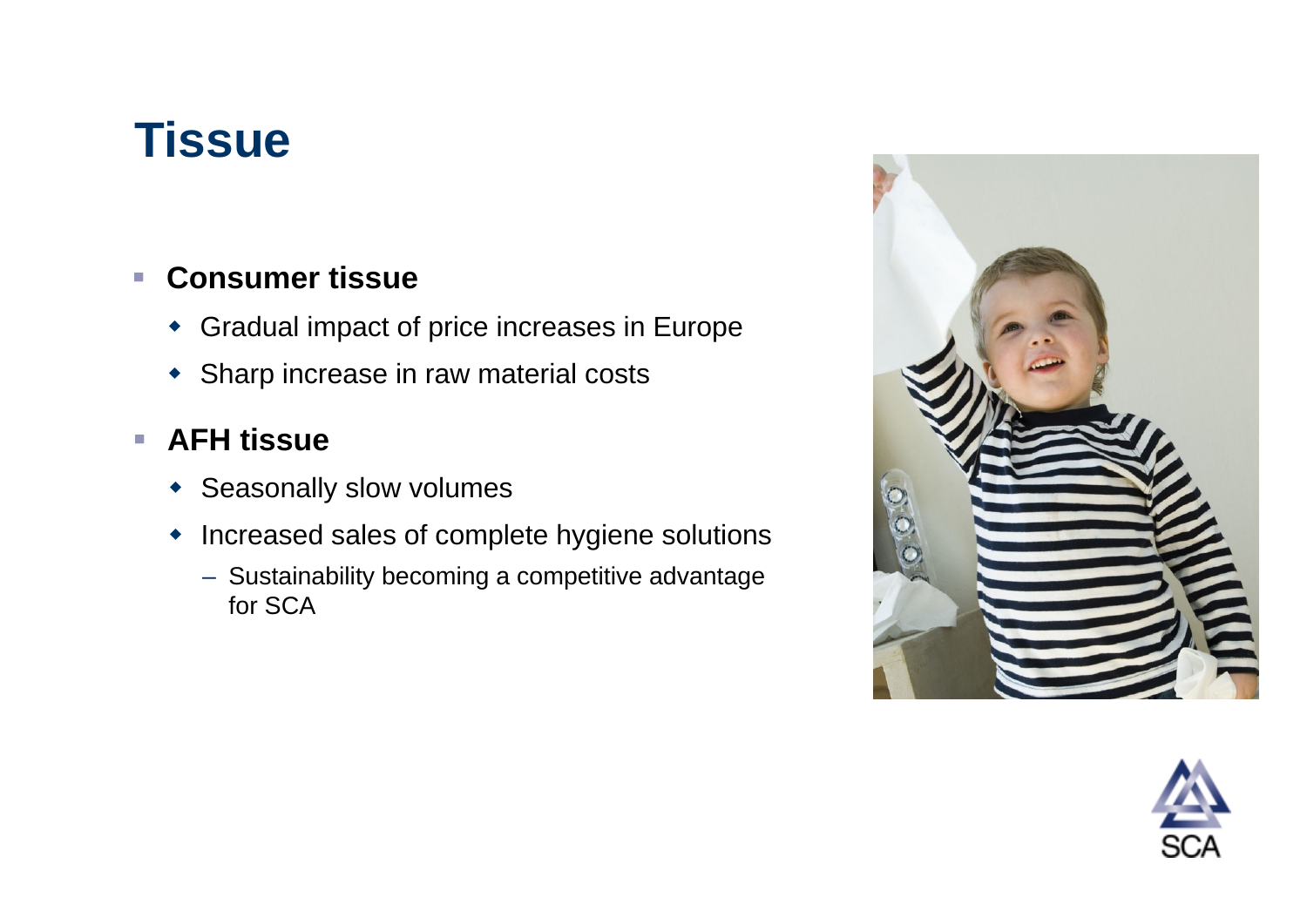## **Packaging – Quarterly Development**



### EBITDA (%) **Q1/Q4 comments:**

- **Carry-over effect from price increases in Q4**
- **Favourable volume development**
- **Higher costs for recovered paper**

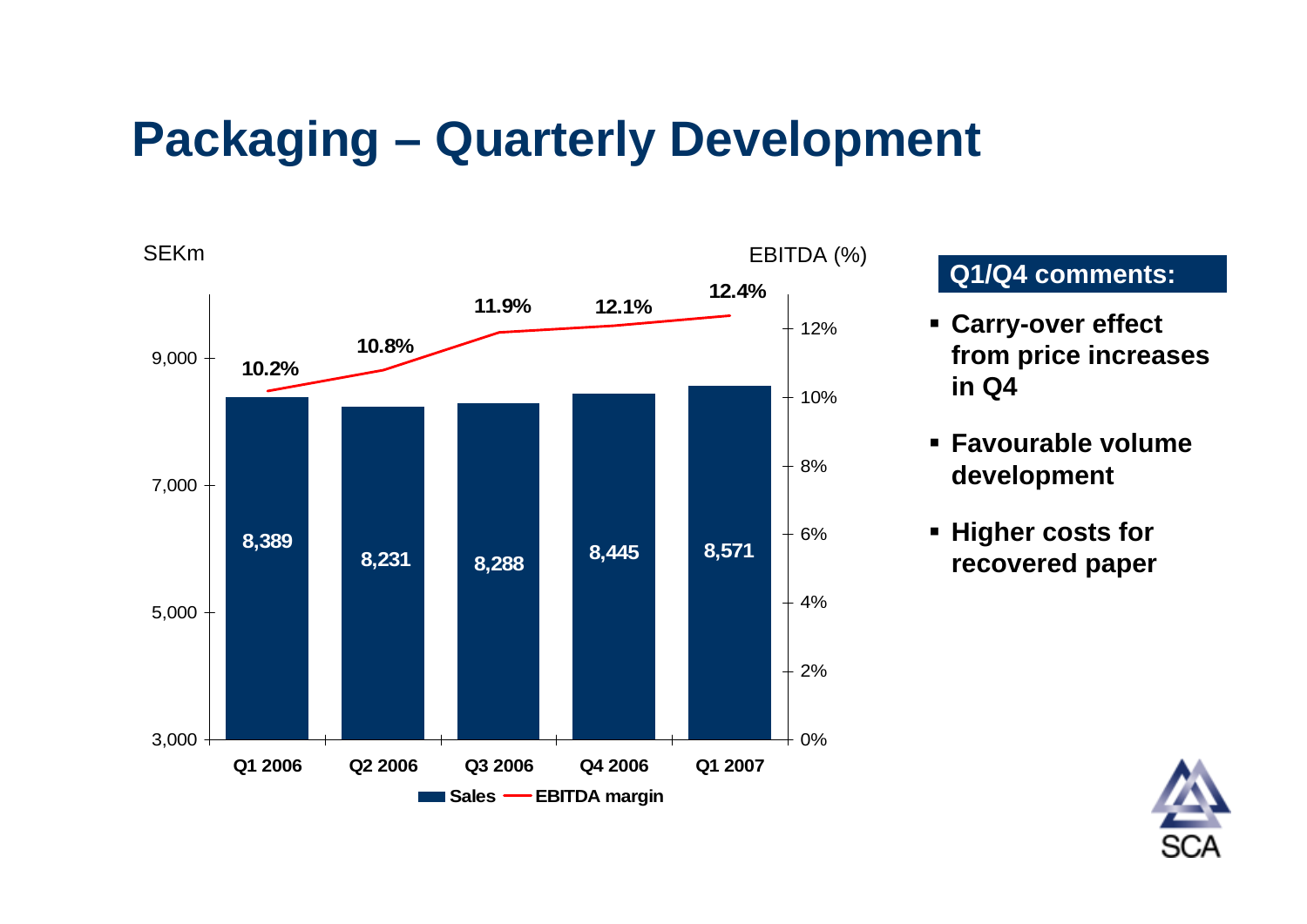# **Packaging**

#### $\overline{\phantom{a}}$ **Corrugated packaging**

- New price increases under implementation
- Healthy market growth

#### $\overline{\phantom{a}}$ **Containerboard**

- Good market balance
- Price increase of EUR 30 / ton announced for testliner in May
- Sharp increases in raw material costs

#### $\mathcal{L}_{\mathcal{A}}$ **North America (divested)**

 Deconsolidation of North American packaging operations from 7 March 2007(1)



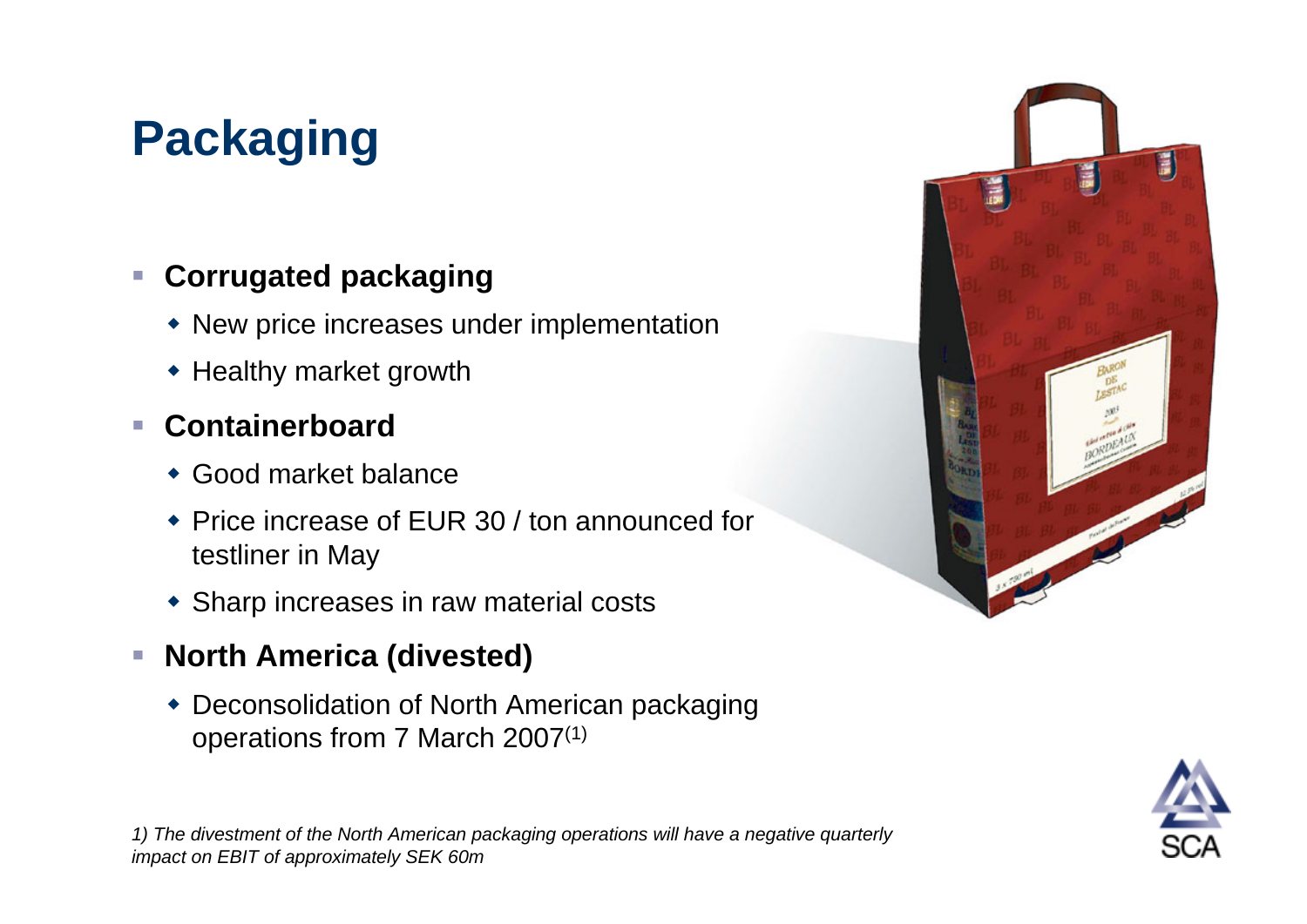## **Price dynamics on corrugated packaging**

- $\mathcal{L}_{\mathcal{A}}$  **Some 50% of costs for standard corrugated boxes relate to containerboard**
- $\mathcal{L}_{\mathcal{A}}$  **Containerboard prices have increased ~30%\* while corrugated boxes are up ~8%(1)**
- $\mathcal{L}_{\mathcal{A}}$  **Sharp increases in containerboard have not fully been transferred to corrugated**
- $\mathcal{L}_{\mathcal{A}}$  **Increase in recovered paper (OCC) adds timing pressure**



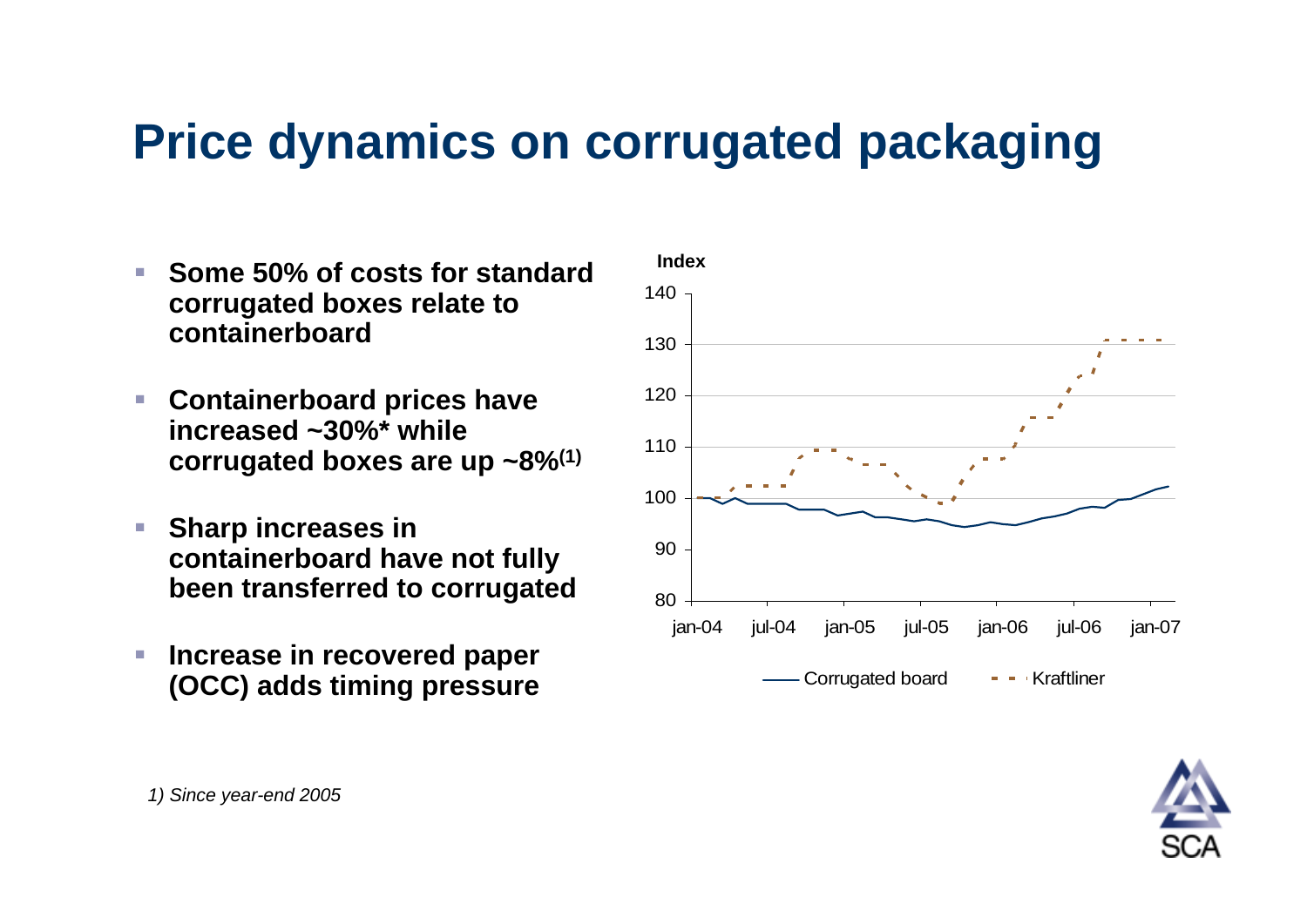## **Forest Products – Quarterly Development**



### EBITDA (%) **Q1/Q4 comments:**

- **Strong performance in the solid-wood operations**
- **Increased raw material cost**
- **Lower volumes in publication papers**

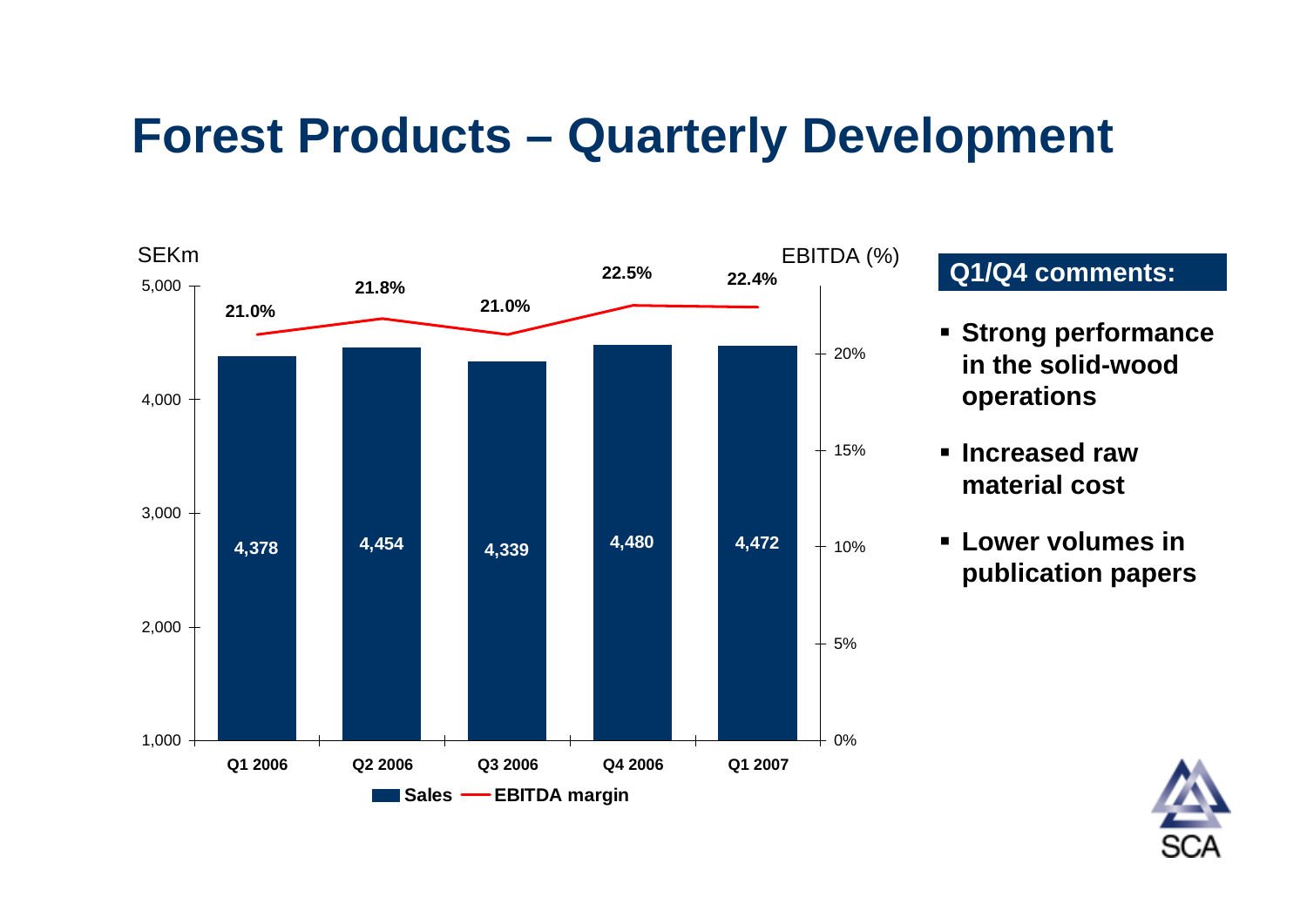## **Forest Products**

#### $\overline{\phantom{a}}$ **Publication papers**

- Lower volumes
- Competitive European market for magazine papers
- Higher costs for recovered paper and wood raw material

#### $\mathcal{L}_{\mathcal{A}}$ **Pulp, timber and solid-wood products**

- Continued favourable market for solid-wood products
- Increased purchases of wood externally
- More favourable energy balance with new recovery boiler in the Östrand pulp mill



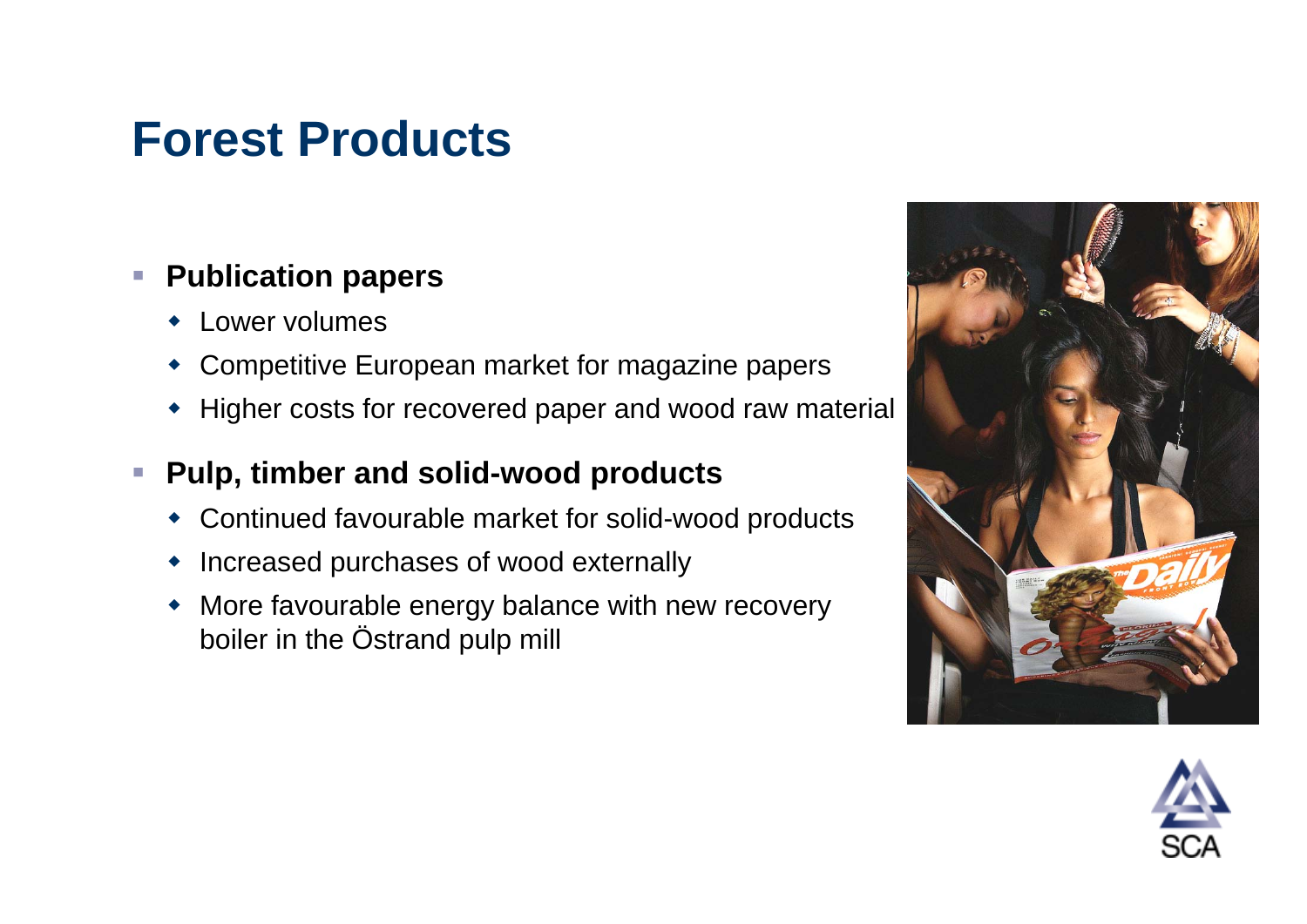# **Summary**

- $\mathcal{L}_{\mathcal{A}}$ Delivering according to strategy
- $\overline{\phantom{a}}$ Sharpening the customer offerings
- Substantial raw material cost increases applying continued pressure
- Continued good underlying market development and positive price momentum